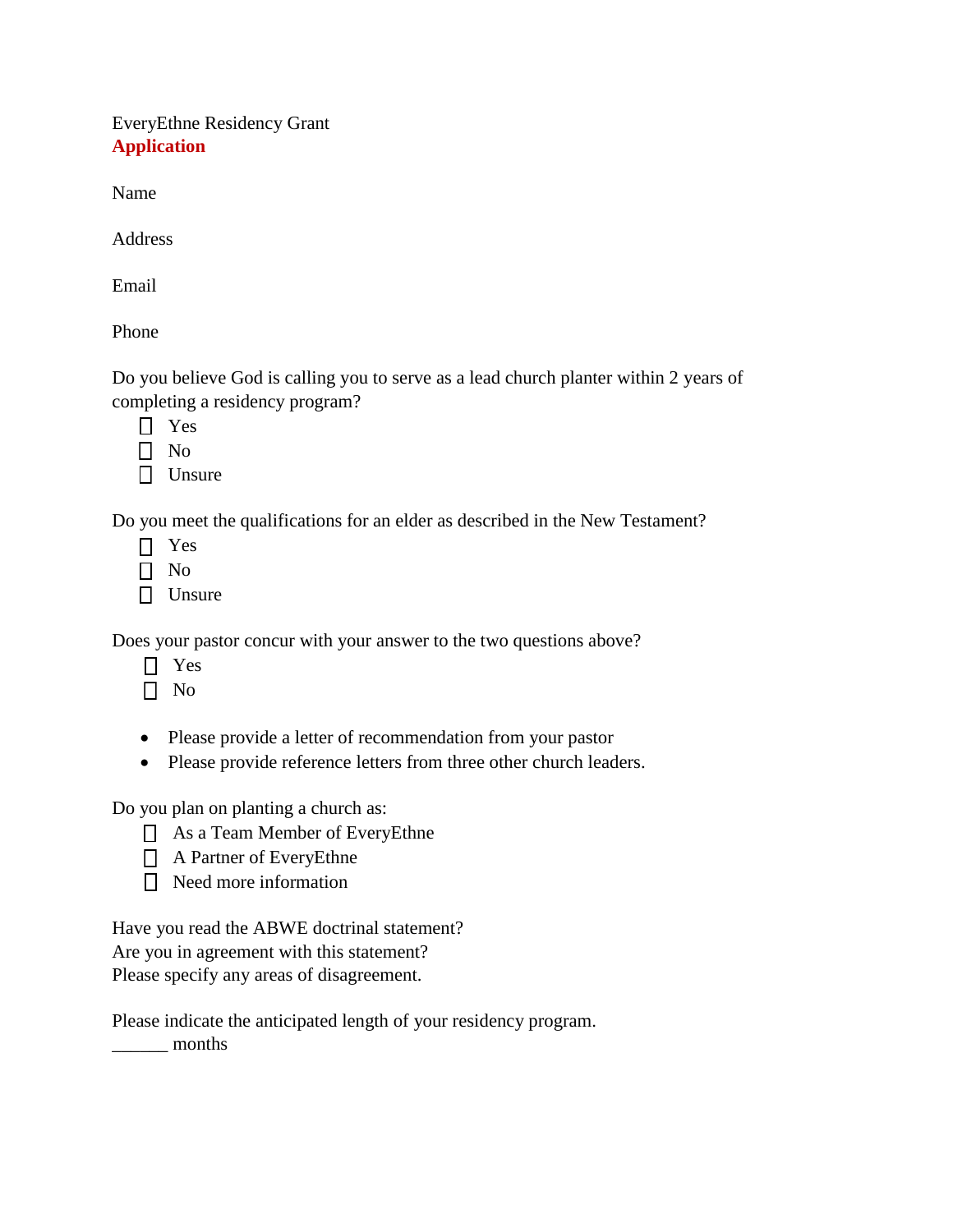Please indicate the anticipated number of hours per week you will invest in your residency program.

\_\_\_\_\_ hours per week (A minimum of 25 hours per week is required.)

Have you completed the full Church Planter Profile Assessment?

□ Yes

 $\Box$  No

Please describe why you want to complete a church leadership residency program

If known, please list the name of the HUB church where you will complete your residency.

| $\mathbf{r}$ , and the set of the set of the set of the set of the set of the set of the set of the set of the set of the set of the set of the set of the set of the set of the set of the set of the set of the set of the set |  |
|----------------------------------------------------------------------------------------------------------------------------------------------------------------------------------------------------------------------------------|--|

If you have not located a HUB church, please list the state or region where you would prefer to complete your residency.

## **Tell us more about yourself:**

## **Family**

Spouse Name (if married) \_\_\_\_\_\_\_\_\_\_\_\_\_\_\_\_\_\_\_\_\_\_\_\_\_\_\_\_\_\_\_\_\_\_\_\_\_

Children's Names and Ages

**Education** (list years attended and degrees):

High School:

College:

Graduate: